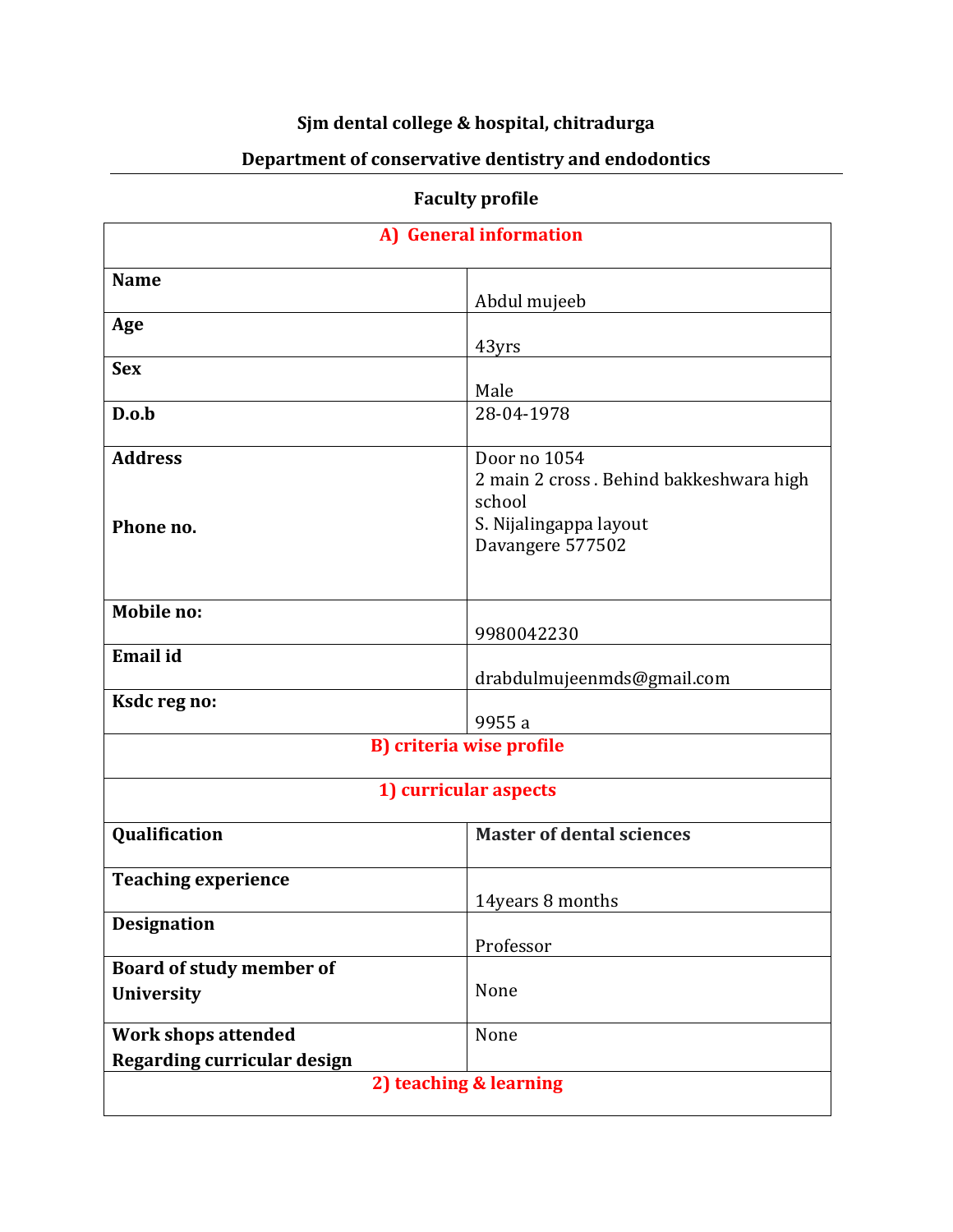| <b>Teaching lesson plan</b>           |                                                                                                                                                                                                                                                                                                                                                                                                                                                                                                                                                                                                                                                                                                                                  |
|---------------------------------------|----------------------------------------------------------------------------------------------------------------------------------------------------------------------------------------------------------------------------------------------------------------------------------------------------------------------------------------------------------------------------------------------------------------------------------------------------------------------------------------------------------------------------------------------------------------------------------------------------------------------------------------------------------------------------------------------------------------------------------|
|                                       | Teaching plan copy enclosed                                                                                                                                                                                                                                                                                                                                                                                                                                                                                                                                                                                                                                                                                                      |
| <b>Teaching diary</b>                 | Teaching diary copy enclosed                                                                                                                                                                                                                                                                                                                                                                                                                                                                                                                                                                                                                                                                                                     |
|                                       | 3) research consultancy & extension                                                                                                                                                                                                                                                                                                                                                                                                                                                                                                                                                                                                                                                                                              |
| <b>Main dissertation</b>              |                                                                                                                                                                                                                                                                                                                                                                                                                                                                                                                                                                                                                                                                                                                                  |
|                                       | "in vitro evaluation of ph of topical fluoride<br>and fluoride uptake of composite resin<br>based restorative materials and their effect<br>on surface hardness"-                                                                                                                                                                                                                                                                                                                                                                                                                                                                                                                                                                |
| <b>Library dissertation</b>           | "re-attachment technique: success or<br>failure in reattachment of anterior<br>fractured teeth"                                                                                                                                                                                                                                                                                                                                                                                                                                                                                                                                                                                                                                  |
| No. Of scientific publications        | international - 7<br>$\sqrt{2}$<br>national -<br>$\sqrt{2}$<br>6                                                                                                                                                                                                                                                                                                                                                                                                                                                                                                                                                                                                                                                                 |
|                                       | pubmed -<br>7<br>$\overline{?}$                                                                                                                                                                                                                                                                                                                                                                                                                                                                                                                                                                                                                                                                                                  |
| National & internationalpublications, | 1. Intentional replantation: a viable<br>treatment option for specific endodontic<br>failure -a case report. International journal<br>of contemporary dentistry vol 3, no 2 june<br>2012<br>2. Single visit root canal treatment: review.<br>- saudi endodontic journal may-aug 2012<br>vol 2 • issue 2<br>3. "advancing mandibular swelling: a<br>diagnostic dilemma. - a case report" the<br>journal of contemporary dental practice,<br>july-august 2013; 14(4), 754-758<br>4. "an evaluation of shear bond strength of<br>self adhesive on pre-etched enamel: in -<br>vitro study" - the journal of contemporary<br>dental practice, november - december<br>2013; 14(6): 93-100.<br>5. "three rooted mandibular molar (radix |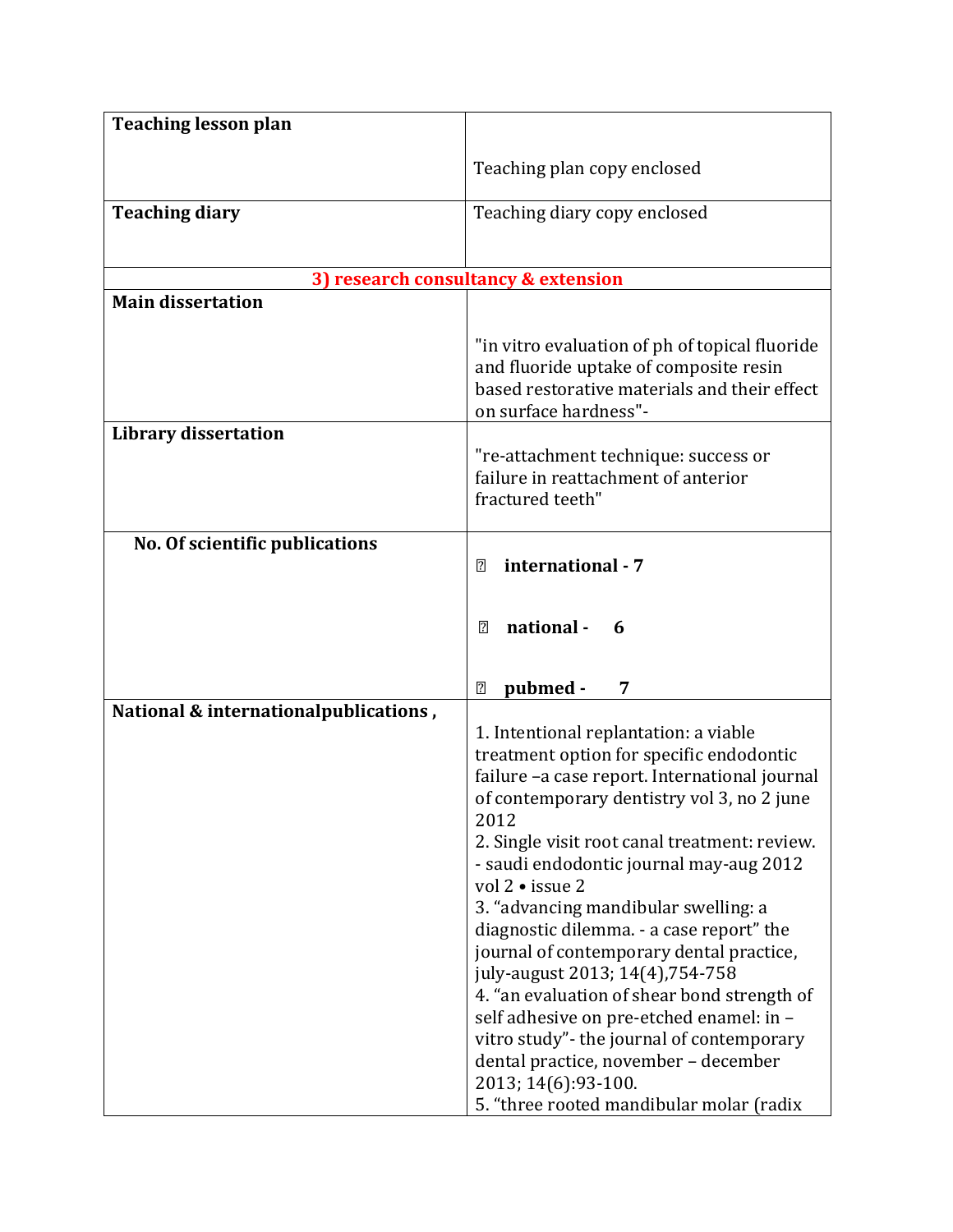| entomolaris). - a clinical case report"       |
|-----------------------------------------------|
| international journal of clinical dentistry,  |
| vol 7 issue 1 2013;                           |
| 6. "in -vitro evaluation of topical fluoride  |
| ph and their effect on surface hardness of    |
| composite resin based restorative             |
| materials" the journal of contemporary        |
| dental practice-march/april 2014.             |
| 7. " in-vitro evaluation of fracture strength |
| recovery of reattached anterior fractured     |
| tooth fragment using different re-            |
| attachment techniques" journal of clinical    |
| and diagnostic research. 2014 mar, vol-       |
| $8(3)$ : 208-211.                             |
| 8. "in vitro evaluation of antibacterial      |
| efficiency of calcium hydroxide in different  |
| vehicles". -journal of international society  |
| of preventive and community dentistry         |
| 2014 jan-apr; 4(1): 56-60.                    |
| 9. Cuspal movement and micro leakage in       |
| premolar teeth restored with posterior        |
| restorative materials.- journal of            |
| international oral health 2014; 6(5):1-4.     |
| 10. "global oral health knowledge, attitude   |
| and practice among pilgrims                   |
| visiting madinah" - a cross - sectional       |
| study".european journal of pharmaceutical     |
| and medical research 201, 4(3), 8-14          |
| 11. Cracked tooth syndrome: an alternative    |
| criterion .world journal of advance           |
| healthcare research volume: 5. Issue: 4.      |
| Page n. 323-328 year: 2021                    |
| 12. Calcium silicate sealers in endodontics.  |
| World journal of advance healthcare           |
| research volume: 5. Issue: 4. Page n. 304-    |
| 307 year: 2021                                |
| 13. Artificial intelligence in                |
| endodonticseuropean journal of                |
| pharmaceutical and medical research           |
| 2021,8(8), 316-320.                           |
| 14. comparative evaluation of smear layer     |
| removal after the use of naocl with 17%       |
| edta versus silver citrate as root canal      |
| irrigant – a sem study european journal of    |
| pharmaceutical and medical research           |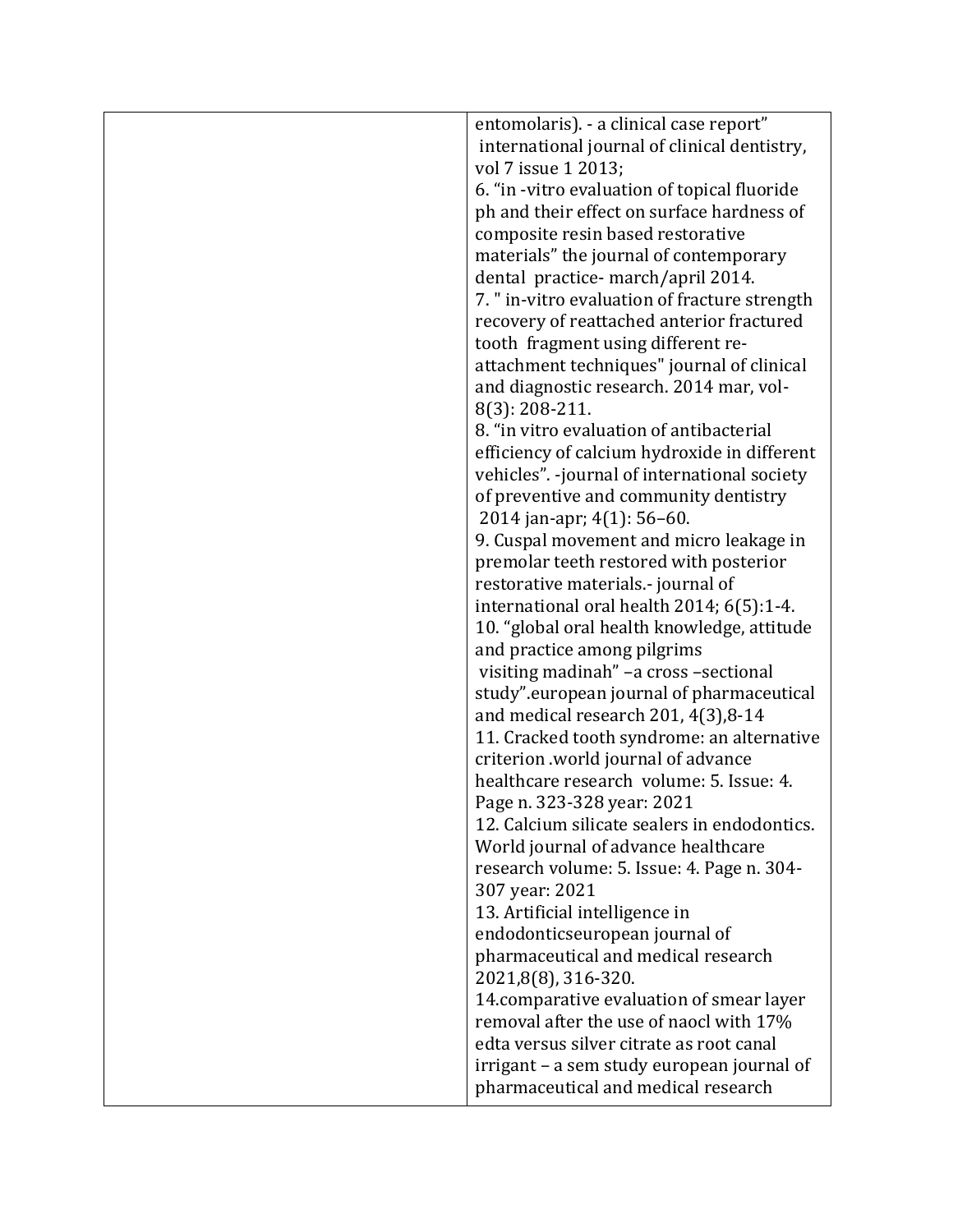|                           | 2021,8(8), 659-662.                        |
|---------------------------|--------------------------------------------|
|                           | 16. "re-attachment techniques for anterior |
|                           | fractured teeth" (publisher - lap lambert  |
|                           | academic publishing, germany 2012. Isbn    |
|                           | 978-3-659-19077-3,)                        |
| citation                  | 117                                        |
| <b>Workshops attended</b> |                                            |
|                           | 1. Attended workshop on guideline for      |
|                           | immediate implant placement &              |
|                           | guideline for comprehensive risk           |
|                           | assessment of dental and                   |
|                           | periodontal diseases under                 |
|                           | guidance of drothmanshibly.may             |
|                           | 2011.                                      |
|                           | 2. Attended workshop on world              |
|                           | diabetic day on september 14 2012          |
|                           | by department of internal medicine,        |
|                           | college of medicine, taibha                |
|                           | university. Al-madinahal-                  |
|                           | munawwarah ,saudiarabia                    |
|                           | 3. Attended workshop on "hands-on          |
|                           | workshop on course specification"          |
|                           | held at college of dentistry, taibha       |
|                           | university. Al-madinah al-                 |
|                           | munawwarah ,saudiarabia on 14th            |
|                           | november, 2012                             |
|                           | 4. Attended workshop on "role of           |
|                           | course portfolio in medical                |
|                           | education , course portfolio and           |
|                           | course report held in college of           |
|                           | dentistry at taibah university 01-02       |
|                           | january 2013. Al-madinah al-               |
|                           | munawwarah ,saudiarabia                    |
|                           | 5. Attended scientific workshop            |
|                           | conducted by the saudi dental              |
|                           | society on topic "reviews of the           |
|                           | standards for dental infection             |
|                           | control" held at college of dentistry,     |
|                           | taibha university. Almadinah al-           |
|                           |                                            |
|                           | munawwarah ,saudiarabia on 21st            |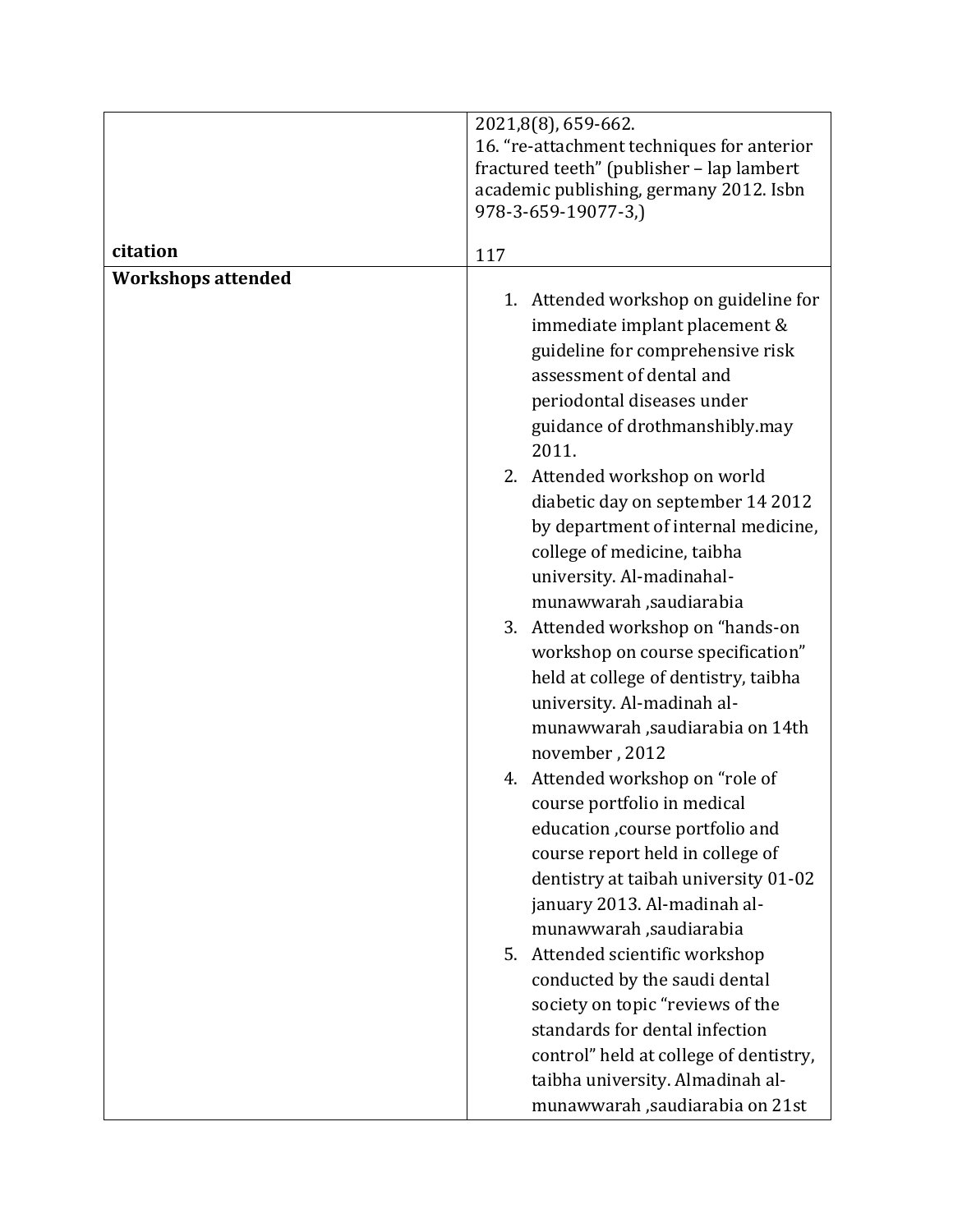|                                                                                                  | february, 2013<br>6. Attended workshop on world tb day<br>on march 24 & 25 2013 by national<br>tuberculosis control program, king<br>fahad hospital ministry of health. Al-<br>madinah al- munawwarah<br>,saudiarabia<br>7. Attended workshop on "mcq<br>construction, blue print<br>construction and assessment tool"<br>college of dentistry, taibha<br>university. Al-madinah al-<br>munawwarah ,saudiarabia on 25th<br>april, 2013<br>8. Attended workshop on "sonic weld<br>piezo-surgical device" at college of<br>dentistry, taibha university. Al-<br>madinah al- munawwarah<br>, saudiarabia on 13th april, 2013<br>9. Attended workshop on "lecture and<br>case study on dentin<br>hypersensitivity" at college of<br>dentistry, taibha university. Al-<br>madinah al- munawwarah<br>,saudiarabia on 22nd october, 2013<br>10. Attended workshop on "esthetic<br>driven treatment planning" at<br>college of dentistry, taibha<br>university. Al-madinah al- |
|--------------------------------------------------------------------------------------------------|------------------------------------------------------------------------------------------------------------------------------------------------------------------------------------------------------------------------------------------------------------------------------------------------------------------------------------------------------------------------------------------------------------------------------------------------------------------------------------------------------------------------------------------------------------------------------------------------------------------------------------------------------------------------------------------------------------------------------------------------------------------------------------------------------------------------------------------------------------------------------------------------------------------------------------------------------------------------|
|                                                                                                  | munawwarah ,saudiarabia on 15th<br>april 23, 2014                                                                                                                                                                                                                                                                                                                                                                                                                                                                                                                                                                                                                                                                                                                                                                                                                                                                                                                      |
|                                                                                                  |                                                                                                                                                                                                                                                                                                                                                                                                                                                                                                                                                                                                                                                                                                                                                                                                                                                                                                                                                                        |
| Conferences attended regarding research International conference on harmonization<br>methodology | - good clinical practice (ich-gcp) guidelines<br>held on 2 february 2019 at<br>S.S. Institute of medical sciences and<br>research centredavangere. Karntaka                                                                                                                                                                                                                                                                                                                                                                                                                                                                                                                                                                                                                                                                                                                                                                                                            |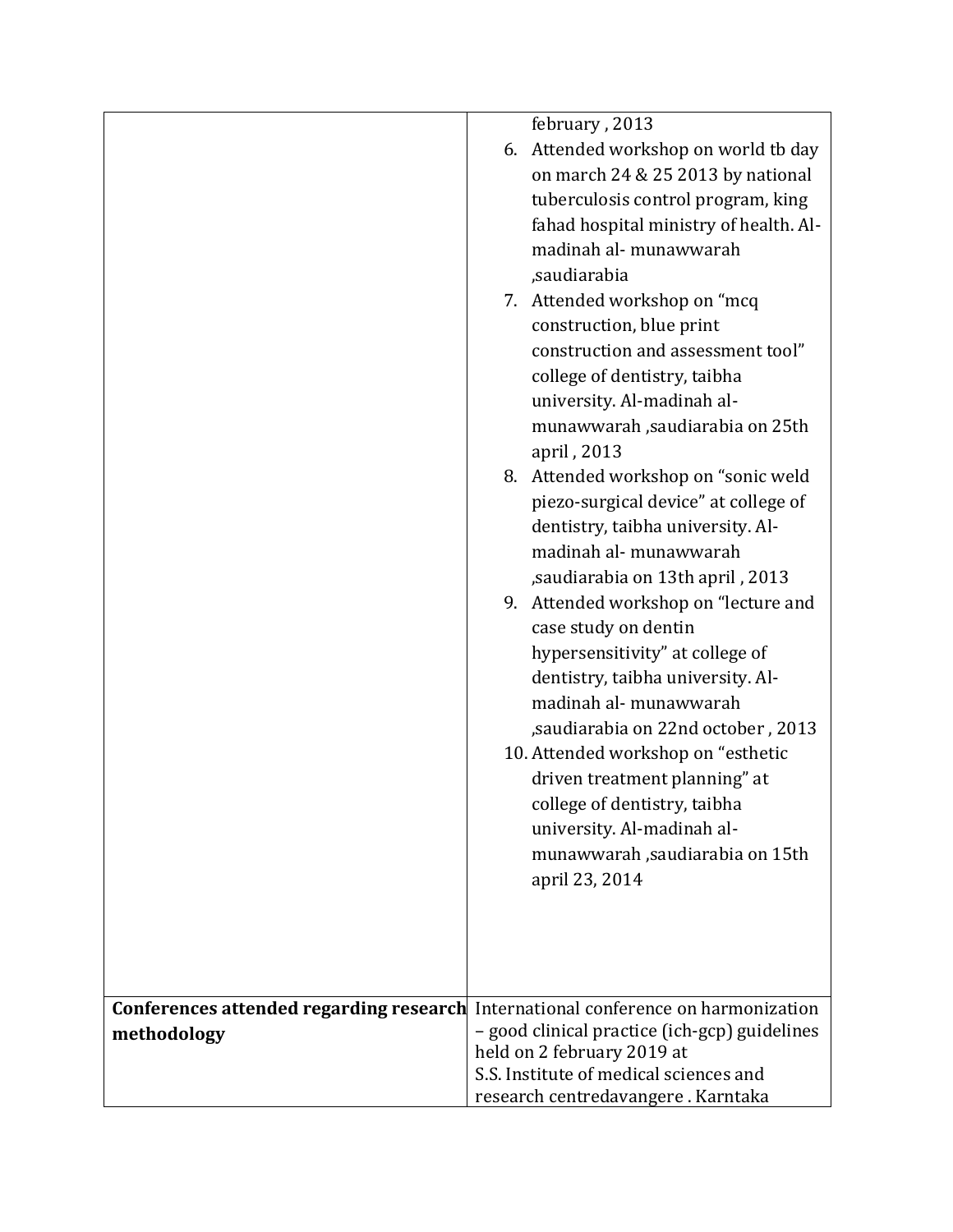| <b>Speciality conferences</b>   |                                                                                                                                                                                                                                                                                                                                                                                                                                                                                                                                                                                                                                                                                                                                                                                                                                                      |
|---------------------------------|------------------------------------------------------------------------------------------------------------------------------------------------------------------------------------------------------------------------------------------------------------------------------------------------------------------------------------------------------------------------------------------------------------------------------------------------------------------------------------------------------------------------------------------------------------------------------------------------------------------------------------------------------------------------------------------------------------------------------------------------------------------------------------------------------------------------------------------------------|
|                                 | 1. 17th federation of operative<br>dentistry of india and 10th indian<br>endodontic society, national<br>conference, 12 <sup>th</sup> - 15th november<br>2002, mangalore. India<br>2. 4 <sup>th</sup> all indiapg student convention,<br>9-11th may 2003, hyderabad. India<br>3. 18th federation of operative<br>dentistry of india and 11th indian<br>endodontic society national<br>conference, 1-3rd november 2003.<br>India<br>4. 19th federation of operative<br>dentistry of india and 12th indian<br>endodontic society national<br>conference, 7 - 9th january 2005,<br>bangalore. India<br>5. Participated in interactive forum<br>held on 27th & 28th october 2006.<br>At rmdchannamalai university<br>chidambaram. India topic: metals in<br>restorative dentistry<br>6. Participated in lecture cum<br>demonstration held on 19th august |
|                                 | 2006 at bangalore topic: principles<br>and techniques for highly aesthetic                                                                                                                                                                                                                                                                                                                                                                                                                                                                                                                                                                                                                                                                                                                                                                           |
|                                 | direct restorations under the<br>guidance of prof.dr.tohchooi gait                                                                                                                                                                                                                                                                                                                                                                                                                                                                                                                                                                                                                                                                                                                                                                                   |
|                                 |                                                                                                                                                                                                                                                                                                                                                                                                                                                                                                                                                                                                                                                                                                                                                                                                                                                      |
| <b>Guest lecture or speaker</b> |                                                                                                                                                                                                                                                                                                                                                                                                                                                                                                                                                                                                                                                                                                                                                                                                                                                      |
|                                 | 1) title – what's lost may not be lost!!!<br>Provided<br>19th federation of operative dentistry of<br>india and 12th indian                                                                                                                                                                                                                                                                                                                                                                                                                                                                                                                                                                                                                                                                                                                          |
|                                 | endodontic society national conference.                                                                                                                                                                                                                                                                                                                                                                                                                                                                                                                                                                                                                                                                                                                                                                                                              |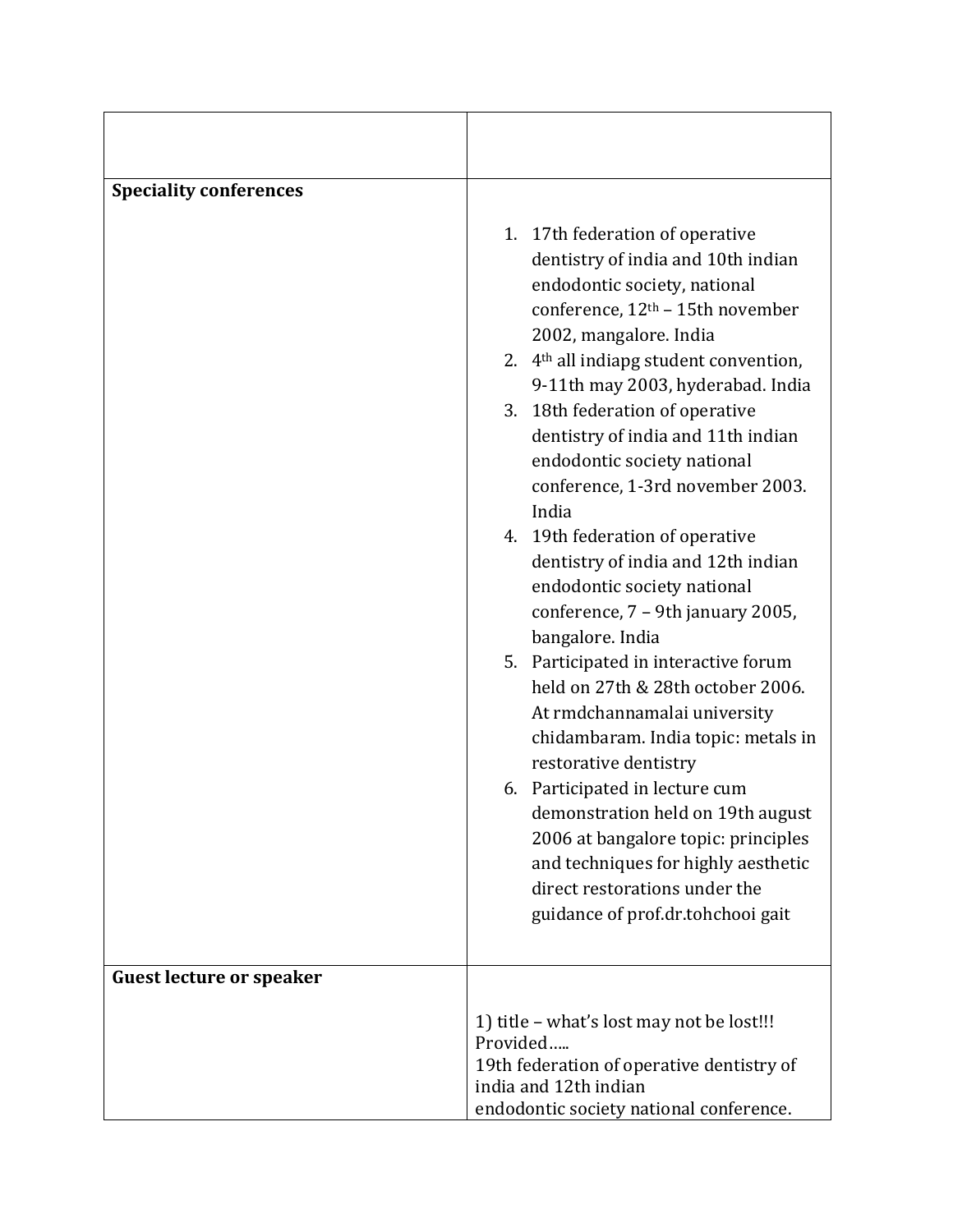|                          | 2) title - smile designing in dentistry<br>At saudi dental society, monthly scientific |
|--------------------------|----------------------------------------------------------------------------------------|
|                          | activity, 11 september                                                                 |
|                          | 2012, grand coral hotel, makkah.                                                       |
|                          | 3) title - re-attachment techniques for                                                |
|                          | anterior fractured teeth                                                               |
|                          | At saudi dental society, monthly scientific                                            |
|                          | activity, 11 september 2012,                                                           |
|                          | grand coral hotel, makkah.                                                             |
|                          | 4) title - 'gingival esthetics'                                                        |
|                          | At 18th federation of operative dentistry of                                           |
|                          | india and 11th indian endodontic                                                       |
|                          | Society national conference.                                                           |
|                          | 5) title - 'tissue engineering -boom to                                                |
|                          | mankind'                                                                               |
|                          | At 12                                                                                  |
|                          | Thmakkah international dental conference                                               |
|                          | organized by the saudi                                                                 |
|                          | dental society on 31-2 april 2015.                                                     |
|                          | 6) title - "fluorides – prepared to be part of                                         |
|                          | the cure                                                                               |
|                          | or part of the problem"                                                                |
|                          | At 15                                                                                  |
|                          | Thmakkah international dental conference                                               |
|                          | organized by the saudi                                                                 |
|                          | dental society on 27-29 april 2018.                                                    |
|                          |                                                                                        |
|                          |                                                                                        |
| <b>Research projects</b> | 1. Comparative evaluation of apical debris                                             |
|                          | extrusion during root canal preparation                                                |
|                          | using two rotary and one reciprocal file                                               |
|                          | system $-$ an invitro study<br>An in vitro comparative evaluation of<br>2.             |
|                          | efficacy of octenidinedihydrochloride and                                              |
|                          | chlorhexidinegluconate with conventional                                               |
|                          | and sonic irrigation techniques in root                                                |
|                          | canals infected with enterococcus faecalis                                             |
|                          | An in-vitro comparative evaluation of<br>3.                                            |
|                          | microleakage of new bioceramic sealer,                                                 |
|                          | mta based sealer and conventional resin                                                |
|                          | based sealer under stereomicroscope                                                    |
|                          | Evaluation of antimicrobial efficacy of<br>4.                                          |
|                          | ozonated olive oil, sodium hypochlorite                                                |
|                          | and silver citrate with conventional                                                   |
|                          | irrigation technique in root canals infected                                           |
|                          | with enterococcus faecalis: an                                                         |
|                          |                                                                                        |